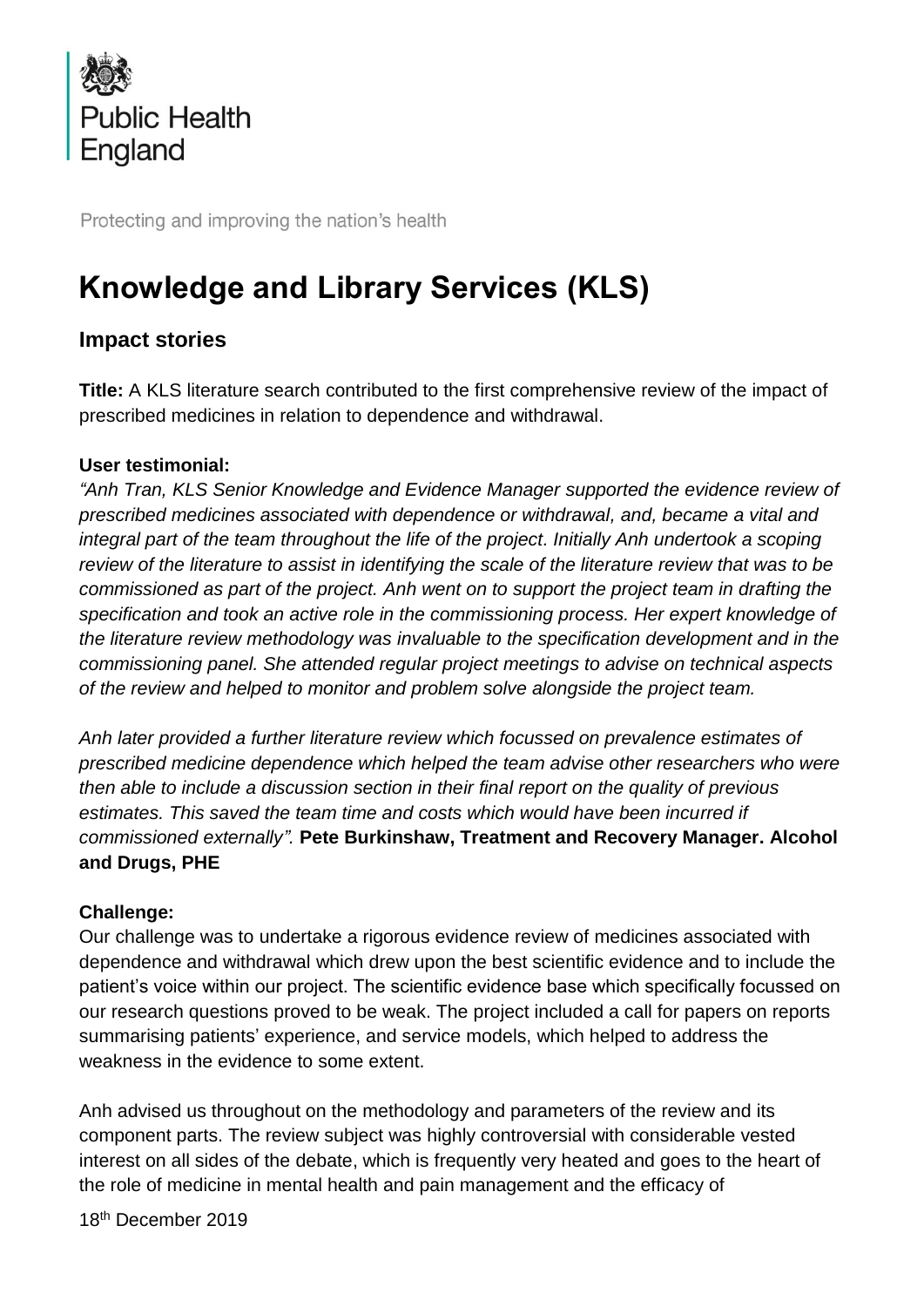pharmacotherapy. Remaining impartial while delivering meaningful findings, where the patient experience was often at odds with high quality frequently pharmaceutical industry funded clinical trials, required us to have a rigorous and transparent methodology.

### **Solution:**

PHE produced the first comprehensive review of the impact of prescribed medicines in relation to dependence and withdrawal, including a rapid evidence assessment and analysis of national prescription data [\(https://www.gov.uk/government/publications/prescribed](https://www.gov.uk/government/publications/prescribed-medicines-review-report)[medicines-review-report](https://www.gov.uk/government/publications/prescribed-medicines-review-report) ). This was the first time the data had been analysed at patient level. The review married all its components, including the patients' voice, in a balanced and methodologically sound way to produce a public health review of the impact of an important aspect of medical practice.

#### **Impact:**

The impact of the evidence review overall is accumulating, as it was only published in September 2019. However, it has received positive feedback from important stakeholders from a range of organisations who are committed to undertaking the recommendations forward. The impact of the rigour with which the published evidence review was undertaken is that the larger project stands up to scrutiny, and decisions about the methodology, and rationale for the range and type of literature within scope were clearly stated.

The review was referenced in Conservative Party manifesto commitments and covered in 227 pieces of media coverage including 60 on national broadcast media. It was also referenced by the SoS for Heath in numerous speeches and media coverage and has resulted in an action plan being led by NHSE and DHSC, with contributions from NICE, CQC, MHRA and a range of royal colleges and professional bodies. Among other elements of the action plan, NHSE is developing a legacy data-set, to monitor change and impact on an ongoing basis.

#### **Success factors:**

Success factors included the ability of the wider team, including KLS, to adapt and persist when problems occurred, for example when the results of the commissioned literature review showed that the published evidence base was weak. The project was politically sensitive and had media and patient group attention throughout, not all of which was supportive or helpful. Having a clear rationale and rigorous process helped us to keep on track and deliver a highquality review, which was honest about the standard of evidence available, while being inclusive of patients' experiences.

Consistent and boundaried engagement with a diverse range of stakeholders, which ultimately developed consensus in a highly-contested area of medicine, was also key to the success of the project. Having sound and defensible methods was an important part of this and helped us successfully manage criticism from organisations such as the Royal College of Psychiatrists and the pharmaceutical industry.